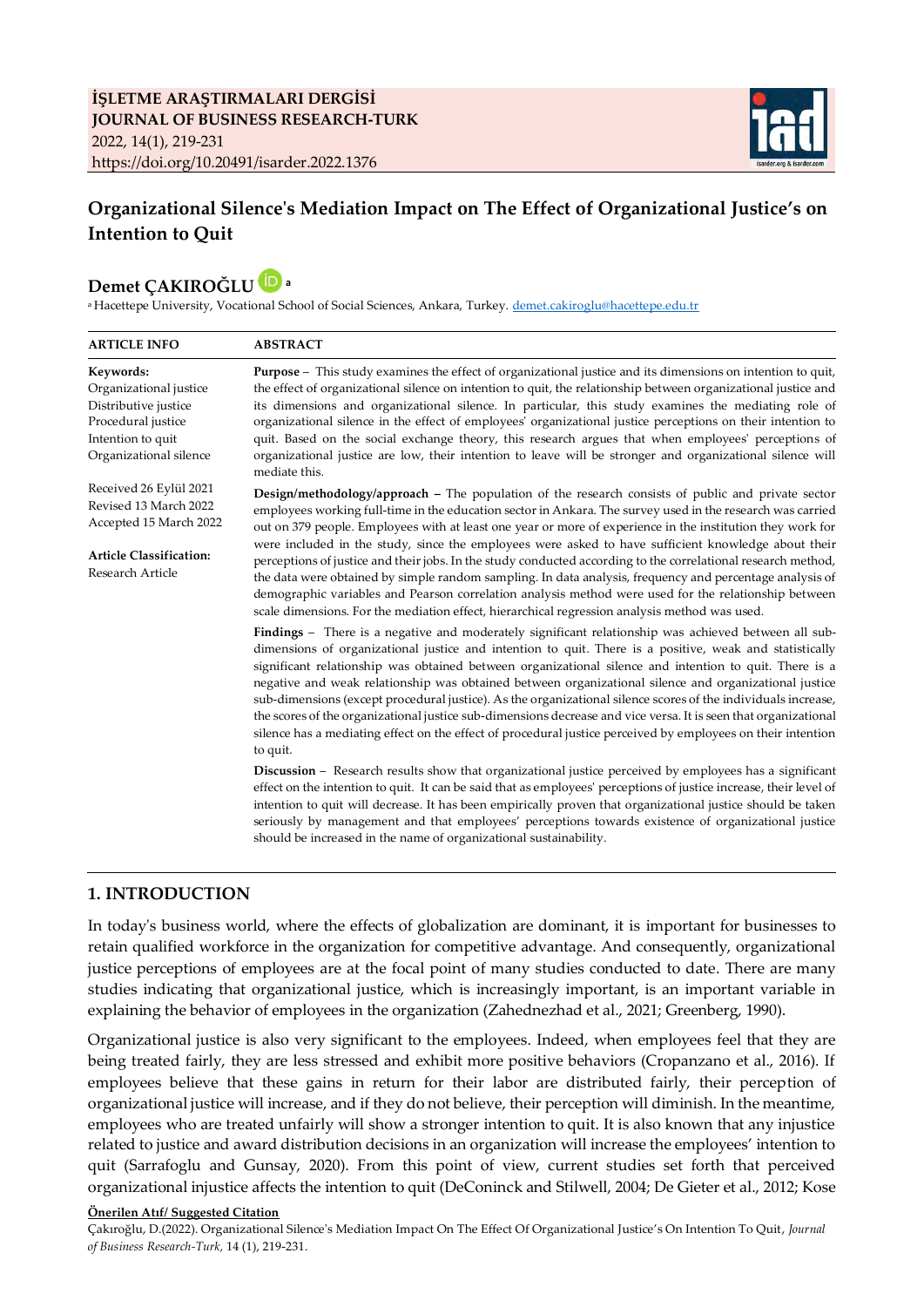& Aydogan, 2021; Zahednezhad et al., 2021., Karavardar, 2015; Baltaci et al. 2014; McCarthy et al., 2007). The low level of justice perception causes silence behavior on the employees, indirectly affects their performance, commitment to the organization, motivation and many other similar organizational characteristics. Organizational silence, being a voluntary behavior; subverts the perception of justice. Many studies have concluded that the relationship between organizational justice and organizational silence is meaningful and positive (Efe, 2018; Gegeoglu, 2018; Halbaw, 2018). Later studies show that organizational silence also has a significant and positive effect on the intention to quit (Elci et al., 2014; Sarrafoglu and Gunsay, 2020). Accordingly, increasing employee perceptions of organizational silence also increases their intention to quit. Based on research conducted so far, a research model has been developed based on the view that organizational silence will have a significant mediating effect on the impact of organizational justice on the intention to quit (Song et al., 2020).

The aim of the study carried out in the education sector where human relations are intense is to examine (a) the effect of organizational justice and its dimensions on intention to quit, (b) the effect of organizational silence on intention to quit, (c) whether there is a relationship between organizational justice and its dimensions and organizational silence, and (d) whether organizational silence has a mediating role in the effect of organizational justice and its dimensions on intention to quit. In the study based on the theory of social exchange theory (Blau, 1964), it is emphasized that organizational justice is an issue to be taken seriously by managements that wish to achieve organizational sustainability and sustainable competitive advantage.

# **2. LITERATURE REVIEW**

### *2.1. Organizational Justice*

Introducing the concept of organizational justice, Greenberg (1987) pointed out that employees evaluate organizational events, practices and rules in terms of the principle of justice. Organizational justice perception is a concept influenced by decisions of employees about whether they are treated fairly in the workplace, the distribution of organizational resources, awareness of decisions about organizational practices, and interpersonal relationships (Greenberg, 1990; Moorman, 1991). Businesses are to treat their employees fairly with the determined practices and methods, as required by organizational justice. According to social and organizational scientists, the fairness of a behavior is related to the fact that a person finds that behavior fair (Folger and Cropanzano, 1998). The basis of studies on organizational justice is based on "Equity Theory" by Adams (1965). In the theory expressing employees' perception of equality and inequality towards the business, employees' confidence in the organization depends on whether they are fairly appreciated and rewarded.

In general, researchers have approached organizational justice under three main titles: distributive justice, procedural justice and interactional justice. These three dimensions of organizational justice are highly interrelated, and studies have found that each dimension of organizational justice is independently related to employees' job-related attitudes (Colquitt, 2001).

*Distributive justice* refers to employees' perceptions of how fairly the gains and rewards achieved are distributed regardless of their decision-making processes (Konovsky, 2000). Hence, employees behave more positively towards their jobs and managers when they think they are being treated fairly (Moorman, 1991). Procedural justice is based on personal perceptions of how distribution decisions are made and whether the operations are fair (Konovsky, 2000; Eren, 2010: 552). In this case, the nature of interpersonal relations, information and explanations about the process should also be taken into consideration when making a decision. Basing on the interpersonal relations of employees and emphasizing the quality of relations among individuals, *interactional justice* has been evaluated in one dimension in previous studies, and as a result of the studies of researchers, it has begun to be analyzed in two different dimensions: interpersonal justice and informational justice. In *interpersonal justice*, it is essential to treat the employee with dignity, kindness and respect (Cropanzano et al., 2005; Eren, 2010: 553). On the other hand, *informational justice* is about how much information and disclosure is given to employees about the processes. So far, many studies have been conducted on organizational justice. A study conducted on academics emphasizes that the perception towards the existence of justice supports happiness, while the perception of injustice incites unhappiness (Keser, 2018). In another study conducted on nurses, the job satisfaction of nurses is most often explained by interactional and distributive justice (Zahednezhad et al., 2021). Another study emphasizes that procedural justice is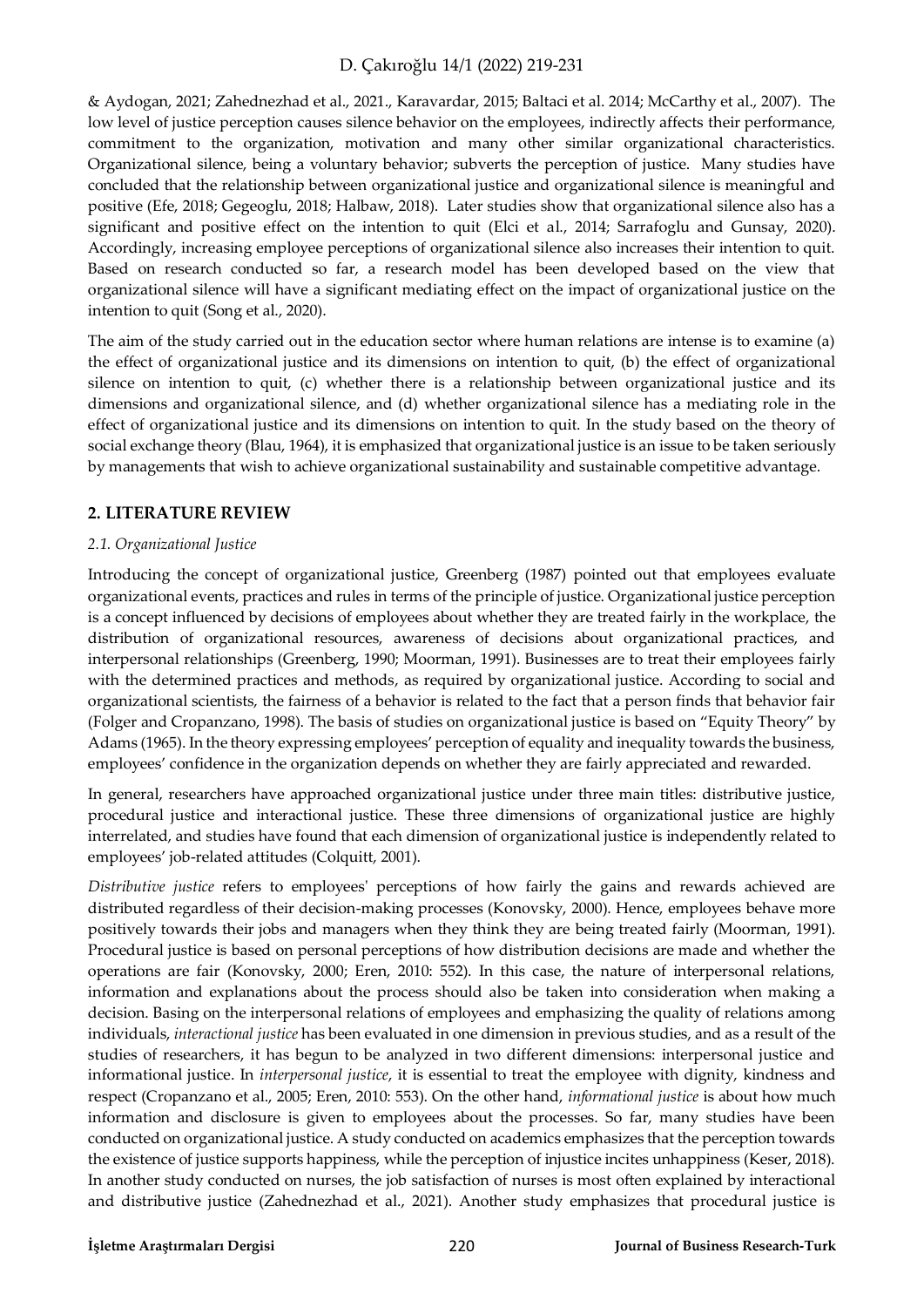positively related to job satisfaction, organizational commitment, organizational trust, and individual and organization oriented organizational citizenship behavior while it emphasizes interpersonal justice is associated with job satisfaction, individual oriented organizational citizenship behavior, and organizational commitment; and informational justice is related to organizational trust, job satisfaction, organizational commitment, individual and organization oriented organizational citizenship behavior (Colquitt et al., 2001).

#### *2.2. Intention to Quit*

Intention to quit includes thoughts of intending to seek alternative employment and quitting. Employees who intend to quit are consciously willing to leave their organization (Tett and Meyer, 1993; Cho et al., 2009). Employees who intend to leave their jobs, which is a destructive act, consider quitting their organization when they are dissatisfied with their jobs and explore alternative job opportunities. After examining and evaluating the strengths and weaknesses of his/her organization, (s)he may accept a job offer that appeals to him/her and intend to leave the organization soon (Griffeth et al., 2000).

Various models related to the intention to quit have been developed and empirical studies have been carried out on this subject. The *process model* developed for the intention to quit focuses on explaining the stages through which employees come to the decision to quit, while the *content models* focus on why employees decide to quit (Maertz and Campion, 2004).

There can be many problems that cause employees to leave their jobs due to the way organizational justice is distributed and communicated to employees (DeConinck and Stilwell, 2001). In the decision to quit, the way employees perceive justice in their businesses and their reactions to this justice are also effective. Indeed, the intention to quit is a result of organizational injustice and unfair treatment perceived by the employees.

There is a negative relationship between organizational justice dimensions and intention to quit (De Gieter et al., 2012; Karavardar, 2015; Kose and Aydogan, 2021). In other words, when employees' perception of organizational justice increases, the level of their intention to quit decreases. Accordingly, it is possible to say that as the distributive, procedural and interactional justice perceptions by the employees increase, the level of their intention to quit will also decrease. This is about whether feelings of justice in a relationship of social change can be maintained in accordance with the norm of reciprocity. While the employee who finds the justice (s)he deserves can stay in the job as a result of his/her performance, the employee who does not find this reciprocity will decide to quit the job.

A study on teachers determines that distributive and interactional justice are the most negative predictors of organizational justice's effect on intention to quit (Basar and Sigri, 2015). In another study conducted on nurses, similar results are found, indicating that procedural justice is not as effective as distributive and interactional justice in predicting the intention to quit and job satisfaction (Zahednezhad et al., 2021). In another study on nurses, when distributional justice is high, the economic rewards that employees receive are the organizational factors which can turn into a way of staying in the organization or quitting the job (McCarthy et al., 2007).

Similar results have been found in studies conducted in the tourism sector. While organizational justice negatively affects organizational cynicism and intention to quit (Guzel and Ayazlar; 2014), it has been stated that when employees' attitudes towards leadership perceptions are positive, their organizational justice perceptions are high and their intention to quit decreases (Baltaci et al., 2014). In this context, H1 hypothesis has been developed as follows, based on the view that the intention to quit is one of the consequences most affected by employees' perceptions of justice:

H1: (a) Distributive justice, (b) procedural justice, (c) interpersonal justice, and (d) informational justice that employees perceive negatively affect their intention to quit.

#### *2.3. Organizational Silence*

Organizational silence was first introduced by Morrison and Milliken (2000) and defined as a phenomenon at the organizational level as "the deliberate failure of employees to express their ideas, opinions, and concerns about issues and problems related to the organization". The managements where negative criticism is not accepted pave the way for this preferred behavior in organizations where negative ideas and thoughts cannot be expressed (Huang et al., 2005).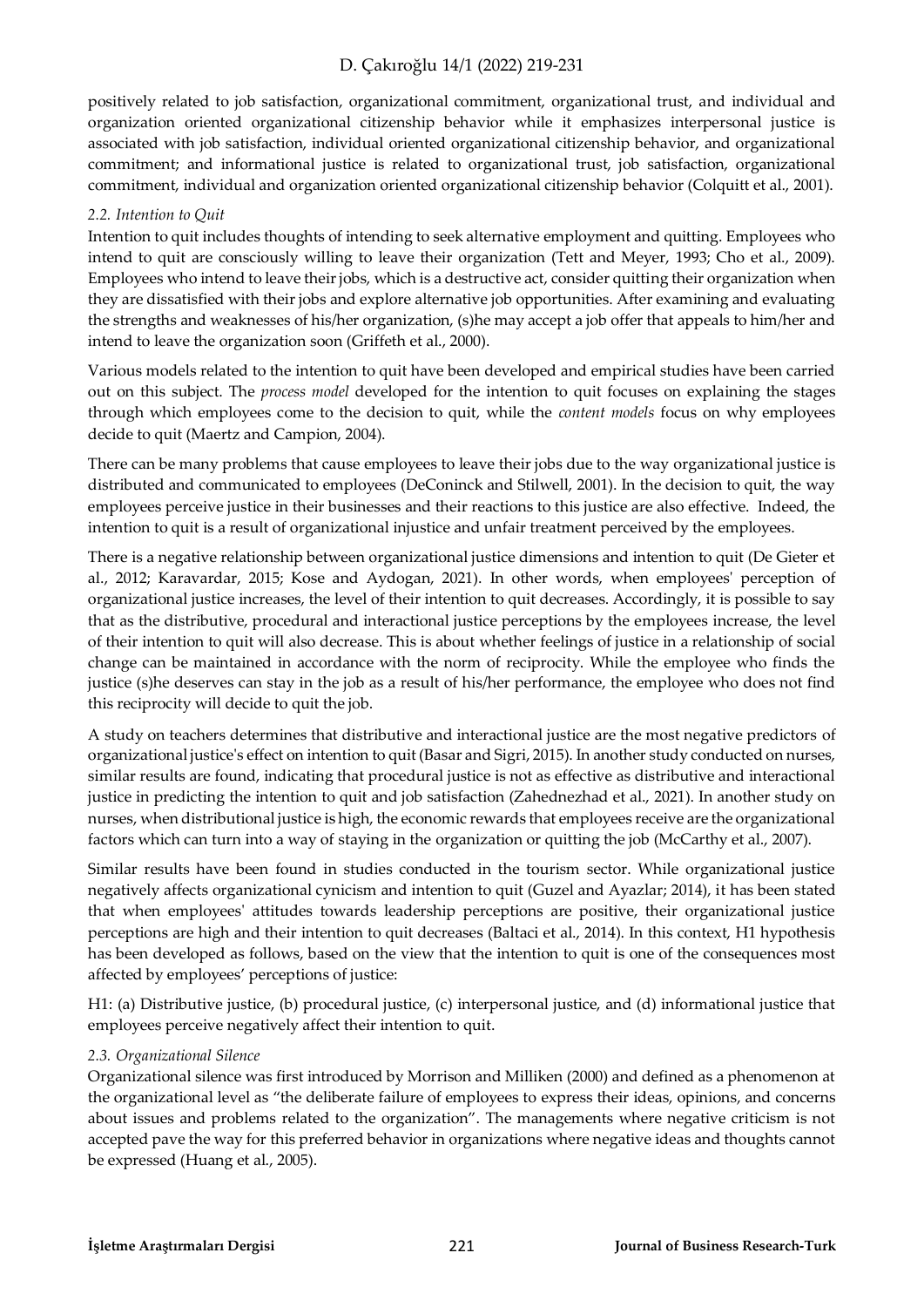Not every behavior of silence makes organizational sense. In order for this behavior to be defined as organizational silence, it must be a collective phenomenon (Dyne et al., 2003). In organizational silence - a collective and dynamic behavior - the movement that begins at the individual level reaches the organizational level. At this point, employees consciously choose a way to withhold their ideas for improving their jobs and institutions (Huang et al., 2005). This behavior comes from the fact that organizational silence evokes feelings of resentment and worthlessness in the individual (Cakici, 2007).

Considered in terms of Social Exchange Theory (Blau, 1964), organizational silence is an important organizational behavior issue that occurs when a fair social exchange relationship cannot be established. The theory called "Spiral of Silence", basing on employees' keeping silent, tries to explain that people tend to hesitate to express their opinions when they feel they are in the minority (Noelle-Neumann, 1974). Organizational silence, a form of behavior that is difficult to understand, is an important obstacle to the activities of organizations for problem solving, growth and development.

Employees' silent behavior results in many negative consequences, such as stress, cynicism, dissatisfaction, and miscommunication (Vakola and Bouradas, 2005). Employees who are reluctant to share information and provide feedback can negatively affect their level of trust, morale, motivation, and commitment to the organization. A limited number of studies are available in the literature on the relationship between organizational silence and intention to quit. While a study has been found that there is a positive and significant relationship between organizational silence and intention to quit (Elci et al., 2014), in another study, a significant relationship is found between the reconciliatory and defensive sub-dimensions of organizational silence and job satisfaction and intention to quit and no significant relationship is found between the compliance dimension and job satisfaction and intention to quit (Sarrafoglu and Gunsay, 2020). Based on a limited number of studies conducted, H2 hypothesis has been developed based on the view that there will be a significant relationship between organizational silence and intention to quit:

H2: There is a significant relationship between organizational silence and intention to quit.

### *2.4. The Mediating Role of Organizational Silence in the Effect of Organizational Justice on Intention to Quit*

Responsibility for the ethical and justice policies to be applied in organizations falls on the management. Organizational justice perception has a number of effects on employee attitudes and behaviors. Evaluating management's performance, the employee questions justice in the organization in many ways when making a decision.

If employees are able to learn about procedures and participate in decision-making processes, as a result of their perception of procedural justice, they consider their organization to be fair. For these reasons, there is an increase in the level of commitment and loyalty of employees to the organization and their willingness to contribute to organizational goals (Cropanzano et al., 2007). When managers address their employees in a rude and disrespectful way with inappropriate statements, interpersonal injustice behaviors occur. The reaction to inequality can also be manifested in different ways. Most of the studies indicate that employees' feelings of inequality are linked to dissatisfaction with outcomes such as payments and promotions (DeConnick, 2010).

The phenomenon of organizational justice brings employees closer to the business, while injustice distances employees from their businesses and each other. It is also known that any injustice related to justice and award distribution decisions in an organization will increase the employees' intention to quit (Sarrafoglu and Gunsay, 2020). Employees who cannot be involved in decision-making processes also exhibit organizational silence in response to these management behaviors. These employees do not share their thoughts and interests about business-related issues or problems in the organization in which they work. From this point of view, a study conducted on teachers has found that there is a low, negative and significant relationship between perceptions of distributive, procedural and interactional justice and organizational silence levels (Halbaw, 2018). However, in another study, there has been a significant and negative relationship between distributive justice, procedural justice and interactional justice and acquiescent silence, acquiescent soundness, defensive silence and defensive soundness; however, there is a significant and positive relationship between distributive justice, procedural justice and interactional justice, and prosocial silence and prosocial soundness (Efe, 2018). There are also studies in which there is no relationship between distributive justice - one of the sub-dimensions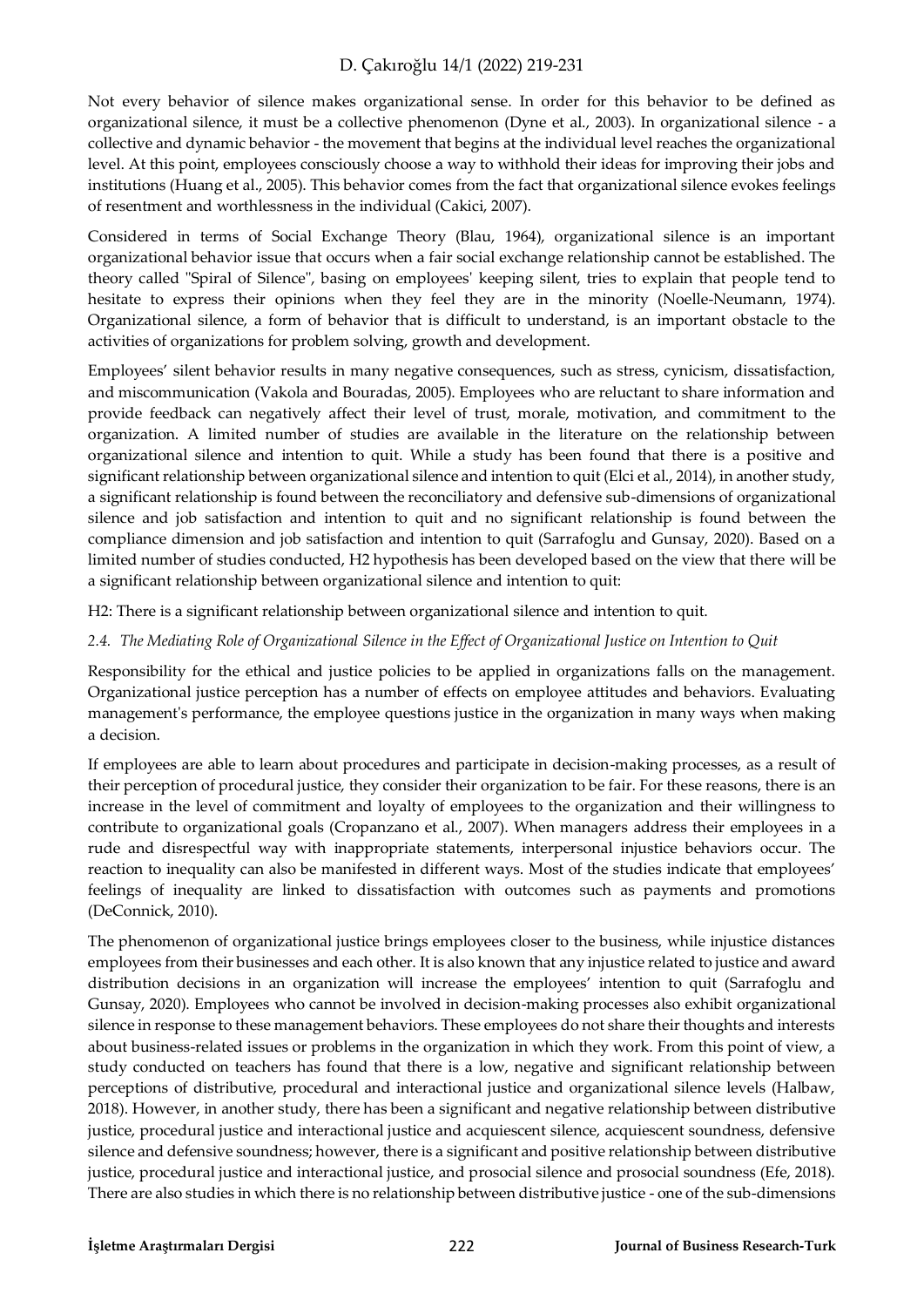of organizational justice - and organizational silence, but there is a significant and opposite relationship between interactional justice and procedural justice and organizational silence (Gegeoglu, 2018). H3 hypotheses have been established in the light of research results:

H3: There is a relationship between (a) distributive justice, (b) procedural justice, (c) interpersonal justice, and (d) informational justice that employees perceive and organizational silence.

A single study has been found to examine the mediating effect of organizational silence on the effect of organizational justice on intention to quit (Song et al., 2020). In this study conducted on nurses, it was observed that the nurses who perceived that the procedural justice of the organization was low, despaired and resigned as a result of the decrease in motivation, which led to the intention to quit. From this point of view, H4 hypothesis have been developed as follows:

H4: Organizational silence has a mediating role for the effect of (a) distributive justice, (b) procedural justice, (c) interpersonal justice, and (d) informational justice on the intention to quit.

# **3. DATA AND METHODOLOGY**

### *3.1. Research Model, Population and Sample*

The research population consists of public and private sector employees working full-time in the education sector in Ankara. The survey used in the research is conducted on 379 people. Employees with at least one year or more experience in the institution they work for are included in the study, since it is necessary that the employees have sufficient knowledge of their perceptions of justice and their jobs. In the study conducted according to the correlational research method, the data are obtained by simple random sampling.





### *3.2. Data Collection Method and Scales Used*

Questionnaire technique is used as data collection method in the research. The questionnaires are collected in electronic environment. Research data are transferred to electronic media via google forms, sampling is applied through various digital platforms such as social media and e-mail. Participation in the research is on a voluntary basis.

Organizational justice scale. In the research, 5-point Likert-type (1: Strongly Disagree - 5: Strongly Agree) Organizational Justice Perception Scale, developed by Colquitt (2001: 389) and adapted into Turkish by Bagci (2013) is used to measure organizational justice perceptions of employees. There are a total of 20 statements on the scale of four dimensions (7 in the procedural justice dimension, 4 in the distributive justice dimension, 4 in the interpersonal justice dimension, and 5 in the informational justice dimension). For the reliability of the scale in the study, the Cronbach alpha reliability coefficient is calculated as 0.966. Examining the reliability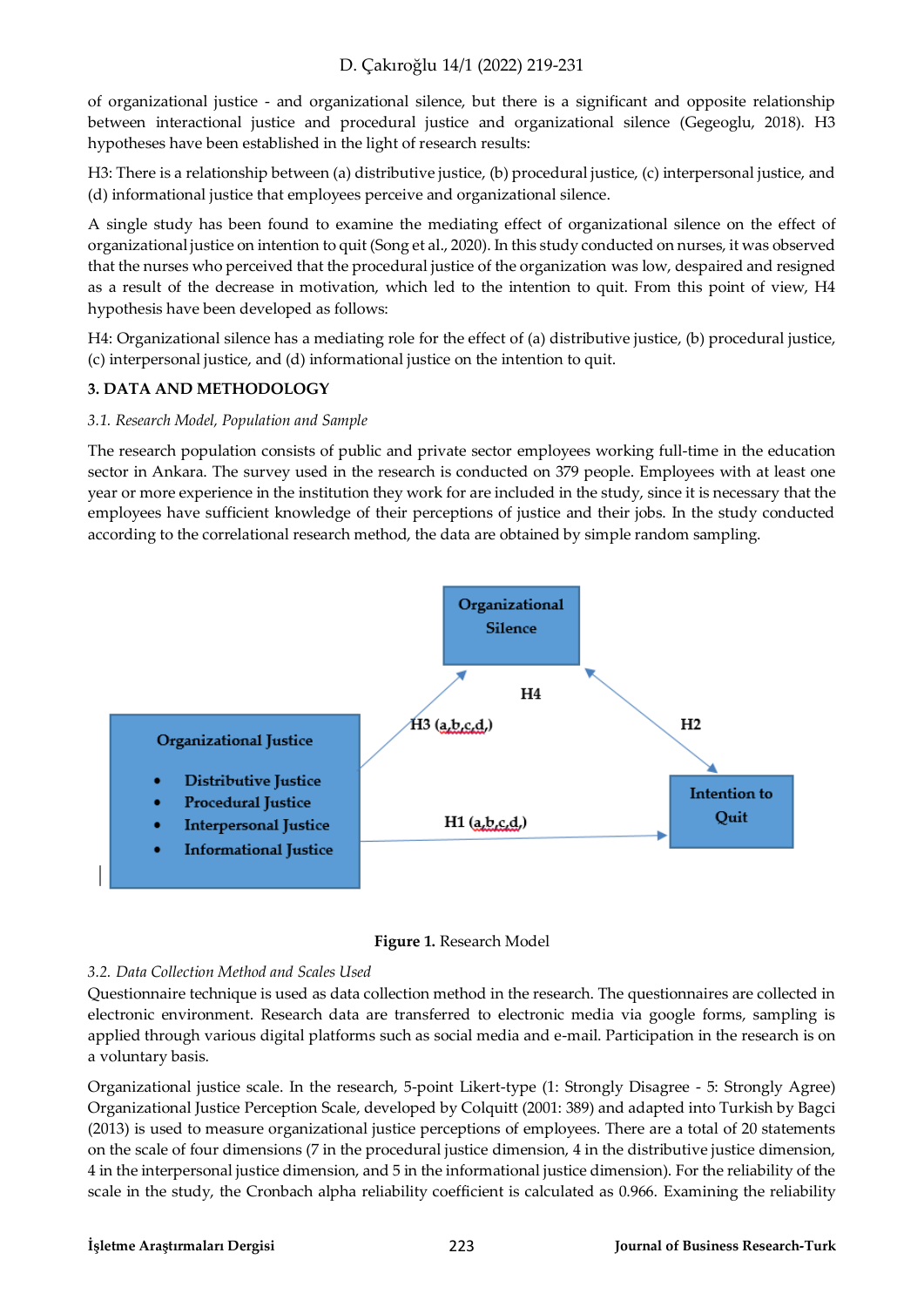coefficients for the sub-dimensions of the organizational justice scale, it is obtained as 0.951 for the procedural justice dimension, 0.753 for the distributive justice dimension, 0.851 for the interpersonal justice dimension, and 0.946 for the informational justice dimension, and is also reliable for the sub-dimensions

Organizational silence scale. to measure the organizational silence levels of employees, 7-point Likert-type Organizational Silence Perception Scale with 15 items, developed by Van Dyne et al. (2003: 1386) and adapted into Turkish language by Yildirim and Oruc (2019). The reliability coefficient in the study for the organizational silence scale is 0.822.

Intention to quit scale. It is designed to measure employees' perceptions of their psychological state related to quality of work life issues at the workplace. A subscale of the Michigan Organizational Evaluation Questionnaire developed by Camman et al., (1979) was used to measure turnover intentions. It is adapted into Turkish language by Okten (2008: 55). The reliability coefficient in the study for the intention to quit scale is 0.872.

# **4. FINDINGS AND DISCUSSIONS**

# *4.1. Reliability Analysis Findings*

Data analysis is carried out via SPSS 22 program. Extreme value and missing value are controlled before the data analysis. In addition, each scales is checked separately, and participants giving the same answers to each scale are excluded from the analysis. In data analysis, frequency and percentage analysis of demographic variables and Pearson correlation analysis method are used for the relationship between scale dimensions. For the mediation effect, hierarchical regression analysis method is used. All statistical analyses are tested at 0.05 significance level.

This study is conducted on 414 people and 35 people are excluded because they gave the same answer to all scale items in the preliminary analysis, and the answers given by 379 individuals are analyzed. Reliability analysis for all scales is performed with the Cronbach Alpha coefficient. Reliability is 0.966 for the organizational justice scale, 0.872 for the intention to quit scale, and 0.822 for the organizational silence scale, and it has high reliability because it is above 0.80. In addition, values similar to the reliability coefficients of the final scales are obtained.

**Table 1.** Frequency and Percentage Distribution regarding Demographic Variables

| <b>Variables</b>         | Group                    | Frequency | Percentage |  |
|--------------------------|--------------------------|-----------|------------|--|
|                          | Female                   | 190       | 50.1       |  |
| Gender                   | Male                     | 189       | 49.9       |  |
| <b>Marital Status</b>    | <b>Married</b>           | 284       | 74.9       |  |
|                          | Single                   | 95        | 25.1       |  |
|                          | <b>High School</b>       | 17        | 4.5        |  |
| <b>Educational Level</b> | <b>Associate Degree</b>  | 60        | 15.8       |  |
|                          | <b>Bachelor's Degree</b> | 171       | 45.1       |  |
|                          | <b>Master's Degree</b>   | 131       | 34.6       |  |
|                          | <b>Aged 18-25</b>        | 34        | 9          |  |
| Age                      | Aged 26-33               | 51        | 13.5       |  |

### *4.2. Frequency and Percentage Findings*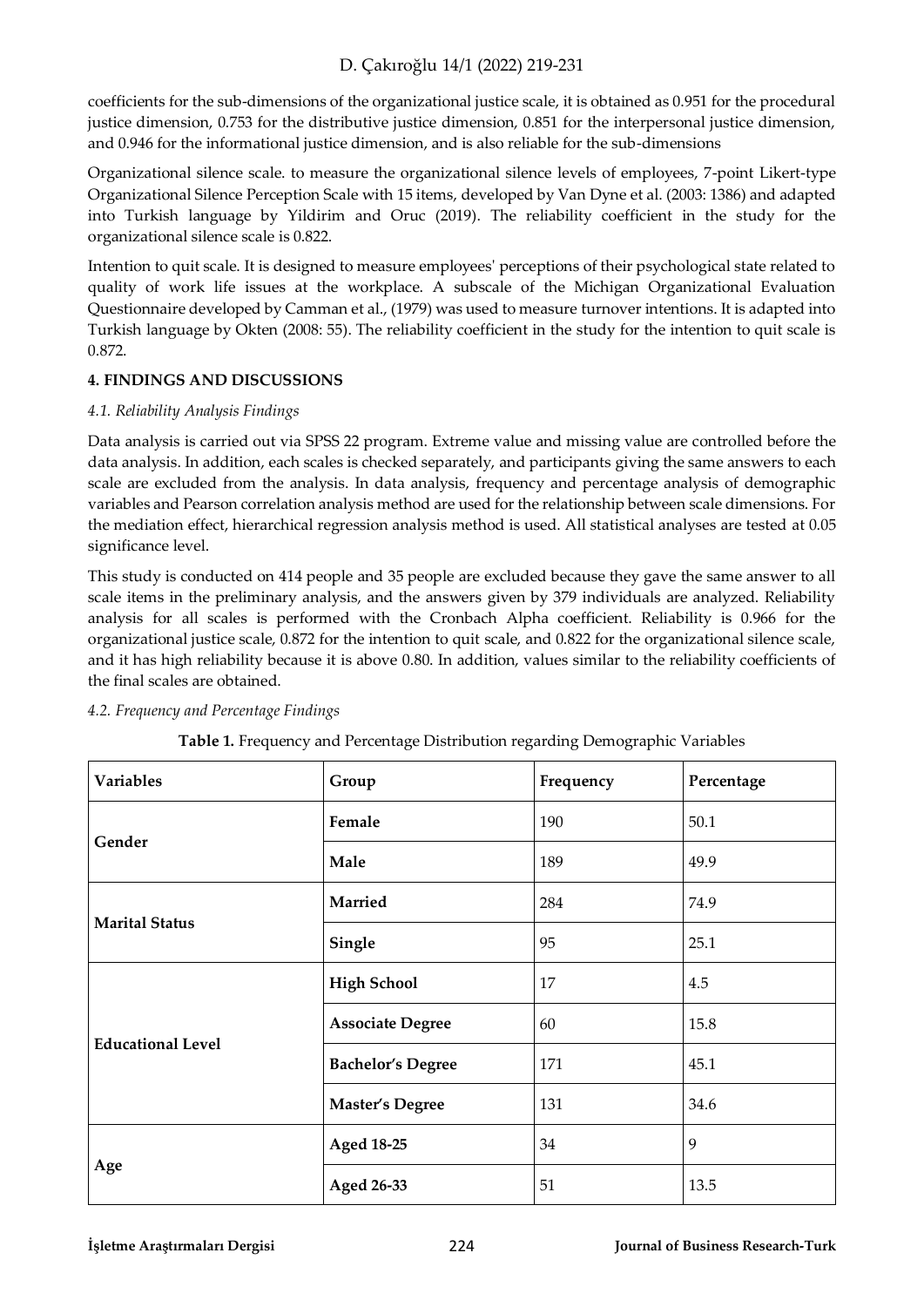| D. Çakıroğlu 14/1 (2022) 219-231 |  |
|----------------------------------|--|
|----------------------------------|--|

|                        | <b>Aged 34-41</b>  | 101 | 26.6 |
|------------------------|--------------------|-----|------|
|                        | <b>Aged 42-49</b>  | 107 | 28.2 |
|                        | 50 or more         | 86  | 22.7 |
|                        | 1-5 Years          | 52  | 13.7 |
| <b>Work Experience</b> | 6-10 Years         | 26  | 6.9  |
|                        | <b>11-15 Years</b> | 73  | 19.3 |
|                        | <b>16-20 Years</b> | 88  | 23.2 |
|                        | 21 or more         | 140 | 36.9 |
| Position               | <b>Employees</b>   | 294 | 77.6 |
|                        | Manager            | 85  | 22.4 |
| <b>Total</b>           |                    | 379 | 100  |

50.1% of the research participants are female, 49.9% are male, 74.9% are married and 25.1% are single. According to their educational status, 45.1% of the participants have bachelor's degree, 34.6% master's degree and 20.3% are associate and high school graduates. When the distributions by age are examined, 28.2% of the participants are in the range of 42-49, 26.6% in 34-41, 22.7% are 50 and over, and 22.5% in 18-33. 36.9% of participants have 21 years of work experience and over, 23.2% have 16-20 years, 19.3% have 11-15 years, 13.7% have 1-5 years and 6.9% have 6-10 years of work experience. And last, according to the positions they work, 77.6% of the participants are employees and 22.4% are managers.

# *4.3. Findings related to Correlation Analysis*

Correlation analysis is examined whether there is a relationship between scale dimensions (Table 2). The mean and standard deviation values for each dimension are also included.

|                           | Med. | <b>Ss</b> | 1            | $\overline{2}$ | 3         | 4         | 5            | 6 |
|---------------------------|------|-----------|--------------|----------------|-----------|-----------|--------------|---|
| 1.Procedural Justice      | 3.18 | 0.98      | $\mathbf{1}$ |                |           |           |              |   |
| 2. Distributive Justice   | 3.16 | 0.88      | $.820**$     | 1              |           |           |              |   |
| 3. Interpersonal Justice  | 3.23 | 1.00      | $.677**$     | .797**         | 1         |           |              |   |
| 4. Informational Justice  | 3.31 | 0.99      | $.755***$    | $.815**$       | $.905**$  | 1         |              |   |
| 5. Intention to Quit      | 2.08 | 1.14      | $-.558**$    | $-.513**$      | $-.588**$ | $-.629**$ | $\mathbf{1}$ |   |
| 6. Organizational Silence | 4,01 | 0,92      | 0,049        | $-134**$       | $-154**$  | $-133**$  | $,154**$     | 1 |

**Table 2.** Relationship Table between Scale Dimensions

**\*\* Significant at the 0.01 level; \* Significant at the 0.05 level** 

A statistically significant relationship is found between the independent variable (organizational justice subdimensions) and the dependent variable (intention to quit) ( $p<01$ ). A negative and moderately significant relationship is found between all organizational justice sub-dimensions and intention to quit. In other words,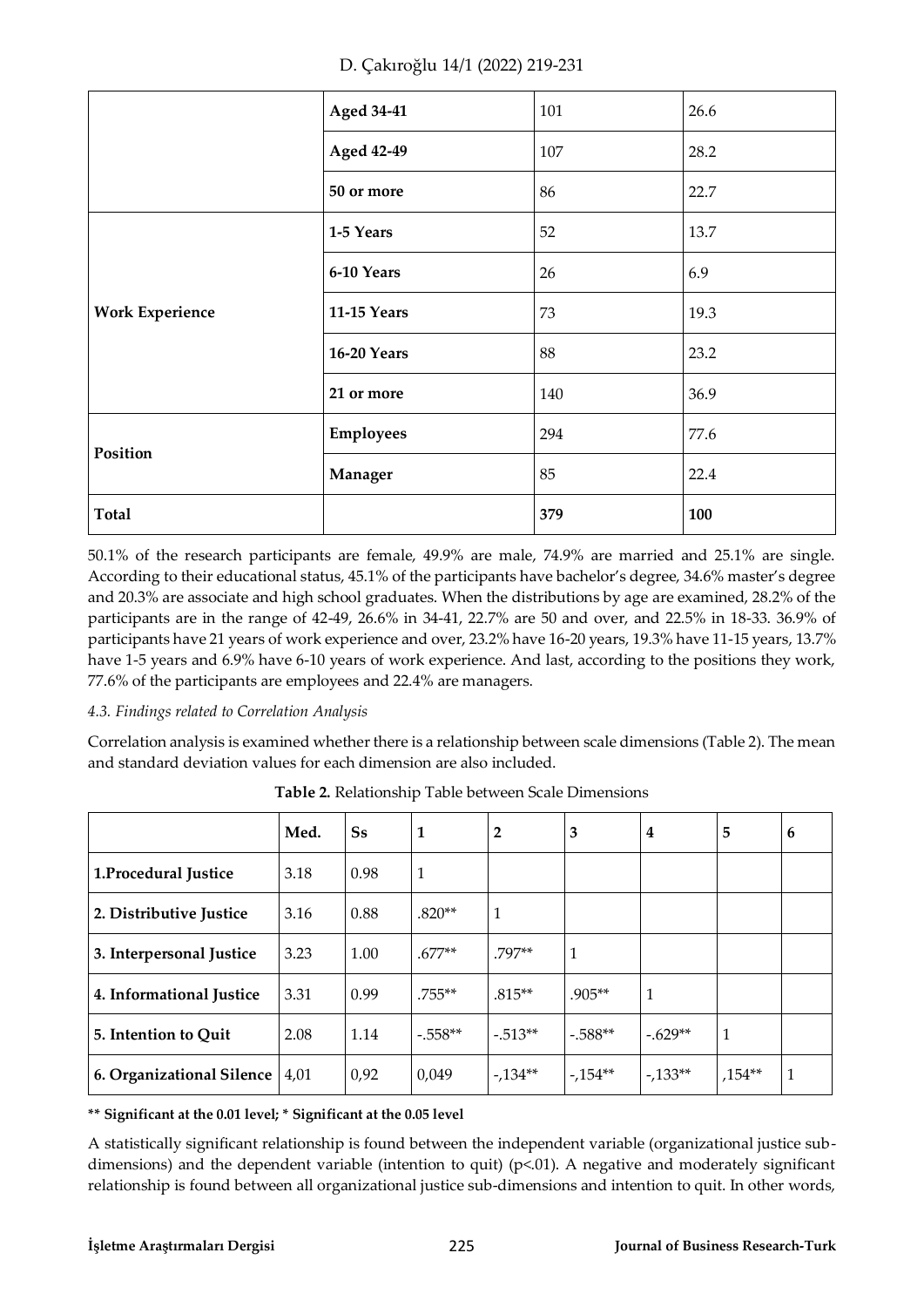while the scores of the employees regarding the organizational justice sub-dimensions increase, their intention to quit scores decrease and vice versa. Accordingly, H1 (a,b,c,d) is accepted.

There is a positive, weak and statistically significant relationship was found between organizational silence and intention to quit ( $p<05$ ). In other words, as the organizational silence scores of the employees increase, their turnover scores also increase and vice versa. According to these results, the H2 hypothesis was accepted. There is no statistically significant relationship between the procedural justice dimension and organizational silence. A negative and weak relationship was obtained between organizational silence and organizational justice sub-dimensions (except procedural justice). As the organizational silence scores of the individuals increase, the scores of the organizational justice sub-dimensions decrease and vice versa. H3 ( $b, c, d$ ) as "There is a relationship between (a) distributive justice, (b) procedural justice, (c) interpersonal justice, and (d) informational justice that employees perceive and organizational silence." is accepted while H3 (a) is rejected.

### *4.4. Findings of Hierarchical Regression Analysis*

Hierarchical regression analysis is used to examine whether organizational silence statuses have a mediating effect on the effect of organizational justice levels on the intention to quit. It is examined whether there is a mediation using the three-stage regression model proposed by Baron and Kenny (1986). First of all, there should be a significant relationship between the dependent variable (intention to quit) and the independent variable (organizational justice sub-dimensions), and the effect of organizational silence, which is the mediating variable in this model, would be free. In other words, this is a regression model that displays the effect of organizational justice sub-dimensions on the intention to quit. And the second is the model in which there is a significant relationship between the independent variables (organizational justice) and the mediating variable (organizational silence). If there is no significant relationship, it should not be tested in the mediation model. The last one is the model in which the mediating variable is added to the model. If the regression coefficient between the independent (organizational justice sub-dimensions) and the dependent variable (intention to quit) obtained in the first model does not change when organizational silence, which is the mediating variable, is added to the model, there is no mediating effect. If the regression coefficient between the dependent and independent variables in the first model without the mediator is not statistically significant when the mediator is added to the model, then there is a full mediating effect and if there is a decrease compared to the first regression coefficient, there is partial mediation (Simsek, 2007; Baron and Kenny, 1986).

| Model   |                              | $\bf{B}$ | S.H.  | $\beta$  | t        | p       | <b>Model Statistics</b>                    |
|---------|------------------------------|----------|-------|----------|----------|---------|--------------------------------------------|
| Model 1 | Constant                     | 4.547    | 0.171 |          | 26.586   | $-.001$ |                                            |
|         | <b>Procedural Justice</b>    | $-0.346$ | 0.084 | $-0.297$ | $-4.11$  | $-.001$ |                                            |
|         | <b>Interpersonal Justice</b> | $-0.213$ | 0.11  | $-0.188$ | $-1.938$ | 0.053   | $F=68.819$ ; p<.001<br>$R=0.651 R=0.423$   |
|         | Distributive Justice         | 0.276    | 0.11  | 0.212    | 2.515    | 0.012   |                                            |
|         | <b>Informational Justice</b> | $-0.468$ | 0.12  | $-0.407$ | $-3.897$ | $-.001$ |                                            |
|         | Constant                     | 4,392    | 0,172 |          | 25,597   | < 0.001 |                                            |
| Model 2 | <b>Procedural Justice</b>    | 0,503    | 0,084 | 0,535    | 5,957    | < 0.001 |                                            |
|         | <b>Interpersonal Justice</b> | $-0,415$ | 0,11  | $-0,396$ | $-3,78$  | < 0.001 | $F=11.448; p<.001; R=0.330$<br>$R^2=0,109$ |
|         | Distributive Justice         | $-0,231$ | 0,11  | $-0,034$ | $-1,279$ | 0,038   |                                            |
|         | <b>Informational Justice</b> | $-0,172$ | 0,12  | $-0,185$ | $-1,426$ | 0,155   |                                            |

**Table 3.** Hierarchical Regression Finding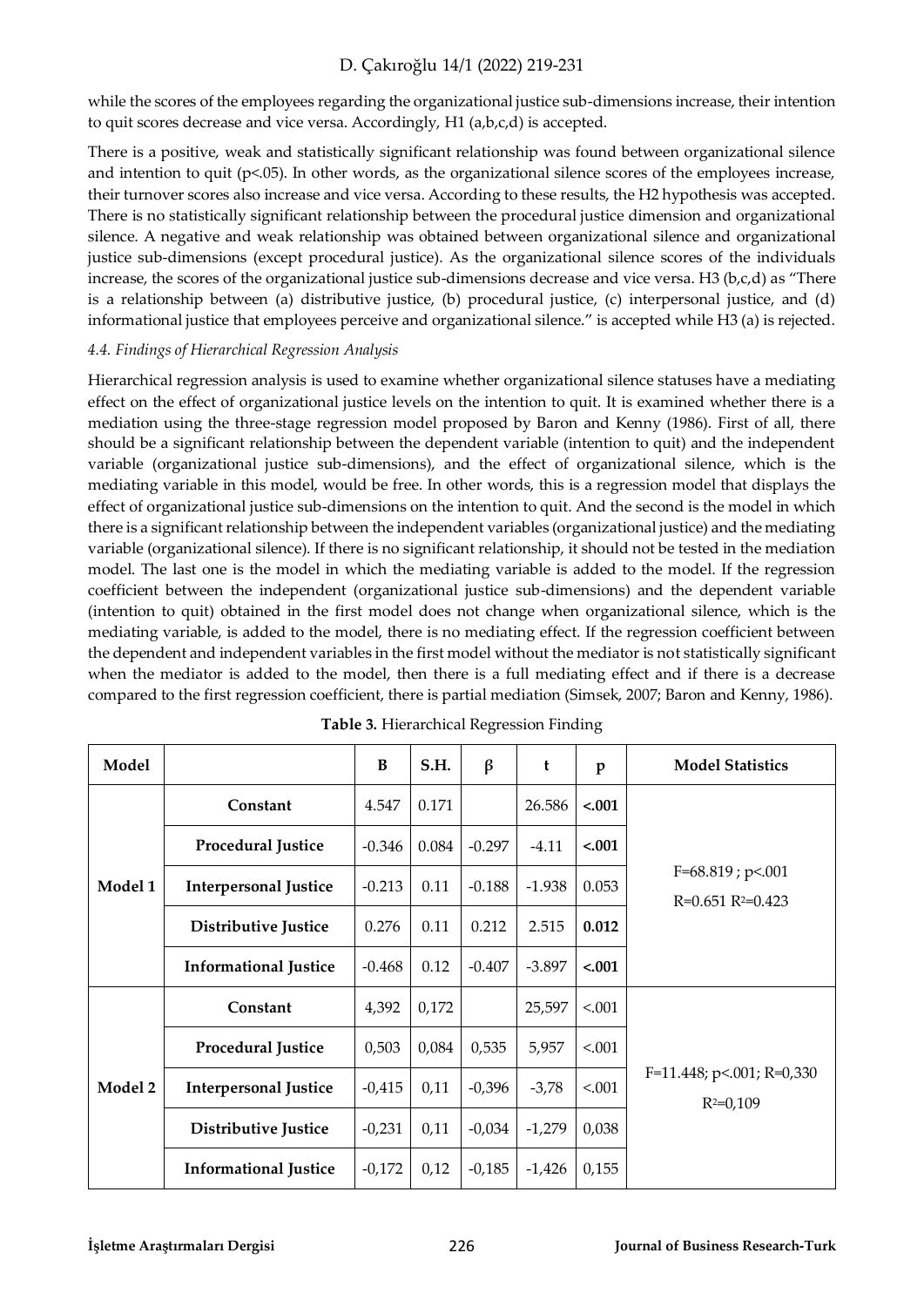| Model 3 | Constant                      | 3,849    | 0,28  |          | 13,724   | < 0.001 |                                  |
|---------|-------------------------------|----------|-------|----------|----------|---------|----------------------------------|
|         | <b>Procedural Justice</b>     | $-0,426$ | 0,087 | $-0,366$ | $-4,892$ | < 0.001 |                                  |
|         | <b>Interpersonal Justice</b>  | 0,342    | 0,11  | 0,263    | 3,096    | < 0.001 | $F=58.123$ ; p << 001; R = 0,662 |
|         | <b>Distributive Justice</b>   | $-0,208$ | 0,109 | $-0,183$ | $-1,915$ | 0,056   | $R^2=0.438$                      |
|         | <b>Informational Justice</b>  | $-0,440$ | 0,119 | $-0,383$ | $-3,702$ | < 0.001 |                                  |
|         | <b>Organizational Silence</b> | 0,159    | 0,051 | 0,128    | 3,119    | 0,002   |                                  |

D. Çakıroğlu 14/1 (2022) 219-231

Model 1 is the first model developed by releasing the mediating variable. The established regression model is statistically significant (F=68.819, p<.001). Organizational justice sub-dimensions explain 42.3% of the variability in intention to quit. Accordingly, the effects of procedural justice (B=-0.346, p<.05), distributive justice (B=0.276, p<.05) and informational justice (B=0.468, p<.05) on the intention to quit are statistically significant. In this regression model, the effect of interpersonal justice on intention to quit is not significant (B=-0.468, p<.05). The effect of procedural justice and informational justice on intention to quit is negative, while the effect of distributive justice on intention to quit is positive. The larger the β coefficient, the greater the effect, in other words, there is an order of importance. Accordingly, the most influential one is informational justice, followed by procedural and distributive justice, respectively.

Model 2 is the regression model established with the mediating variable (organizational silence) from the independent variables (organizational justice sub-dimensions). The established regression model was statistically significant (F=11.448, p<.001). Organizational justice sub-dimensions explain 10.9% of the variability in organizational silence. The effect of procedural justice (B=0.503, p<.05), interpersonal justice (B=-0.415,  $p$ <.05) and distributive justice (B=-0.231,  $p$ <.05) variables on organizational silence variable are statistically significant. In this regression model, the effect of informational justice dimension on organizational silence is not significant (B=0.172, p>.05).

Model 3 is the regression model established with the inclusion of mediating variable. The regression model established with the inclusion of mediating model is statistically significant (F=58.123, p<.001). When the mediator model was added, the established regression model was statistically significant When the intermediary variable is added, 43.8% of the variability in turnover intention is explained. The difference between the variance explained between the two models is 0.015 and it is statistically significant (p=0.002, p<.05). There is no mediating effect for interpersonal justice and informational justice variables. The assumptions in the three-stage model stated by Baron and Kenny (1986) are not provided for these variables. The interpersonal justice variable does not predict turnover intention in model 1, and the informational justice dimension does not predict the organizational silence model, which is the mediating variable in the second model. First of all, the full mediating effect is checked. In Model 3, the effect of distributive justice dimension on intention to quit is not statistically significant (p>.05). However, the effect of distributive justice is statistically significant in model 1, which is established without the mediating variable. When the organizational silence mediator variable is added to the model, full mediation is in question since the distributive justice dimension loses its statistical significance. Partial mediation is also examined for the interpersonal justice dimension. The regression coefficient obtained for the interpersonal justice dimension in Model 1 increased rather than weakened when the mediating variable is added to the model, so there is no partial mediation effect. It is also analyzed with the partial mediation Sobel test. For the interpersonal justice dimension, there is no partial mediation according to the Sobel test  $(Z=1.417, p=0.156)$ . According to these results, "Organizational silence has a mediating effect on the effect of employees' perceived (a) distributive justice, (b) procedural justice, (c) interpersonal justice and (d) informational justice on turnover intention." while H4 (b) hypothesis is accepted, the (a, c, d,) hypothesis is rejected.

# **5. CONCLUSION AND IMPLICATIONS**

The main objective of this research is to examine whether organizational silence has a mediating role in the effect of organizational justice and dimensions perceived by the employees in the education sector, where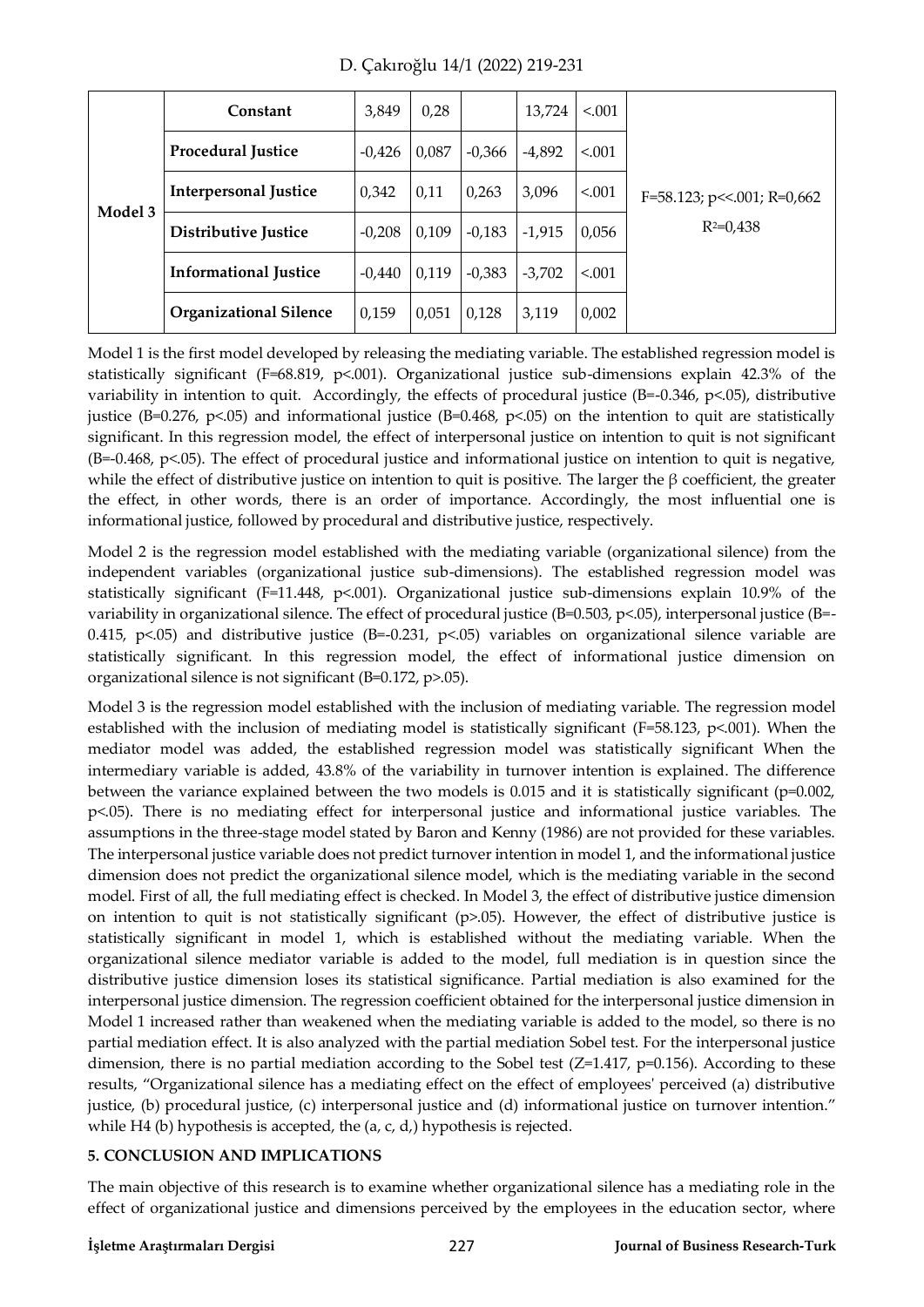human relations are intense, on the intention to quit. In this study, the effect of organizational justice and its dimensions on intention to quit and the effect of organizational silence on intention to quit are also examined. The research model is tried to be explained with a model developed within the scope of the determined sample. One of the most important results of this research is that a statistically significant relationship is obtained between organizational justice sub-dimensions and intention to quit. In other words, a negative and moderately significant relationship is found between all organizational justice sub-dimensions and intention to quit. According to this result, H1 (a,b,c,d,) hypothesis is supported. With this result, it can be said that as employees' perceptions of justice increase, their level of intention to quit will decrease. This research result is in line with the conclusions of research by Kose and Aydogan, (2021); Sarrafoglu and Gunsay, (2020); Karavardar, (2015); Basar and Sigri, (2015); Guzel and Ayazlar, (2014); Baltaci et al., (2014); De Gieter et al., (2012); McCarthy et al., (2007) and DeConinck and Stilwell, (2001). Another research result is that there is a significant relationship between organizational silence and intention to quit. In this case, H2 hypothesis is accepted. While this result consistent with the research by Elci et al., (2014); it is partially consistent with Sarrafoglu and Gunsay (2020). H3 (b,c,d) as "There is a relationship between (a) distributive justice, (b) procedural justice, (c) interpersonal justice, and (d) informational justice that employees perceive and organizational silence" is accepted while H3 (a) is rejected. According to the findings; The results in terms of the lack of a relationship between distributive justice and organizational silence, one of the sub-dimensions of organizational justice, were not found. This research findings are in line with the research by Gegeoglu (2018); while they are partially consistent with the research by Whiteside and Barclay, (2013); Halbaw, (2018). H4 (b) hypothesis is accepted while (a, c, d,) hypothesis is rejected as a result of the analysis performed to determine the mediating role of organizational silence for the effect of (a) distributive justice, (b) procedural justice, (c) interpersonal justice, and (d) informational justice on the intention to quit. The results are in agreement with Song et al., (2020), which is the only study on this subject to the best of our knowledge.

This study hereby contributes to the literature and practitioners of the area, yet, it contains various limitations. First of all, the questionnaire method used in collection of the research data and the objectivity of the answers given by the participants constitute the first limitation of the research. The fact that the research only constitutes the sample of the employees working in the educational institutions operating in Ankara prevents the generalization of the research results. In this sense, studies with different sectors and sample groups will help the confirmation of research results.

The research results are consistent with the prediction of the social exchange theory (Blau, 1964), which forms the view that employees' behaviors are shaped according to their perceptions and attitudes. According to the theory, employees' perceptions of organizational justice will lead them to stay or leave their organization; because behaviors emerge as a result of this exchange relationship, in accordance with the principle of reciprocity. There are both economic and non-economic reciprocities here in question. This result brings a unique contribution to the literature. In future studies, it is necessary to clarify what the expectations of organizational justice of employees might be.

It is seen that the intention to quit decreases in organizations where employees with a high perception of organizational justice have positive perceptions of leadership attitudes (Baltaci et al., 2014). From this point of view, the perception of organizational justice is vital for all organizations aiming for sustainable competitive advantage. Employee transfer can also pose a threat to organizational sustainability, except for the need to find new qualified employees. Hence, it is also the responsibility of managers to prevent the transfer of employees and implement effective human resources policies.

It is necessary to develop sustainable, people-oriented management policies that reduce and prevent the effects of organizational injustice and silence. It shows that organizational silence needs to be managed to minimize the negative effects on employees and organizations. Here, the role of managers is to ensure that employees perceive their organization in a fair manner. Again, providing an environment where employees can feel freer and have a say in decision results will both increase job satisfaction and decrease their intention to quit. Because the perception towards the existence of organizational justice supports happiness, while the perception of injustice incites unhappiness (Keser, 2018). It is thought that managing justice in the workplace can prevent employee silence (Whiteside and Barclay, 2013). This suggests that organizations can avoid employee silence by managing justice in the workplace.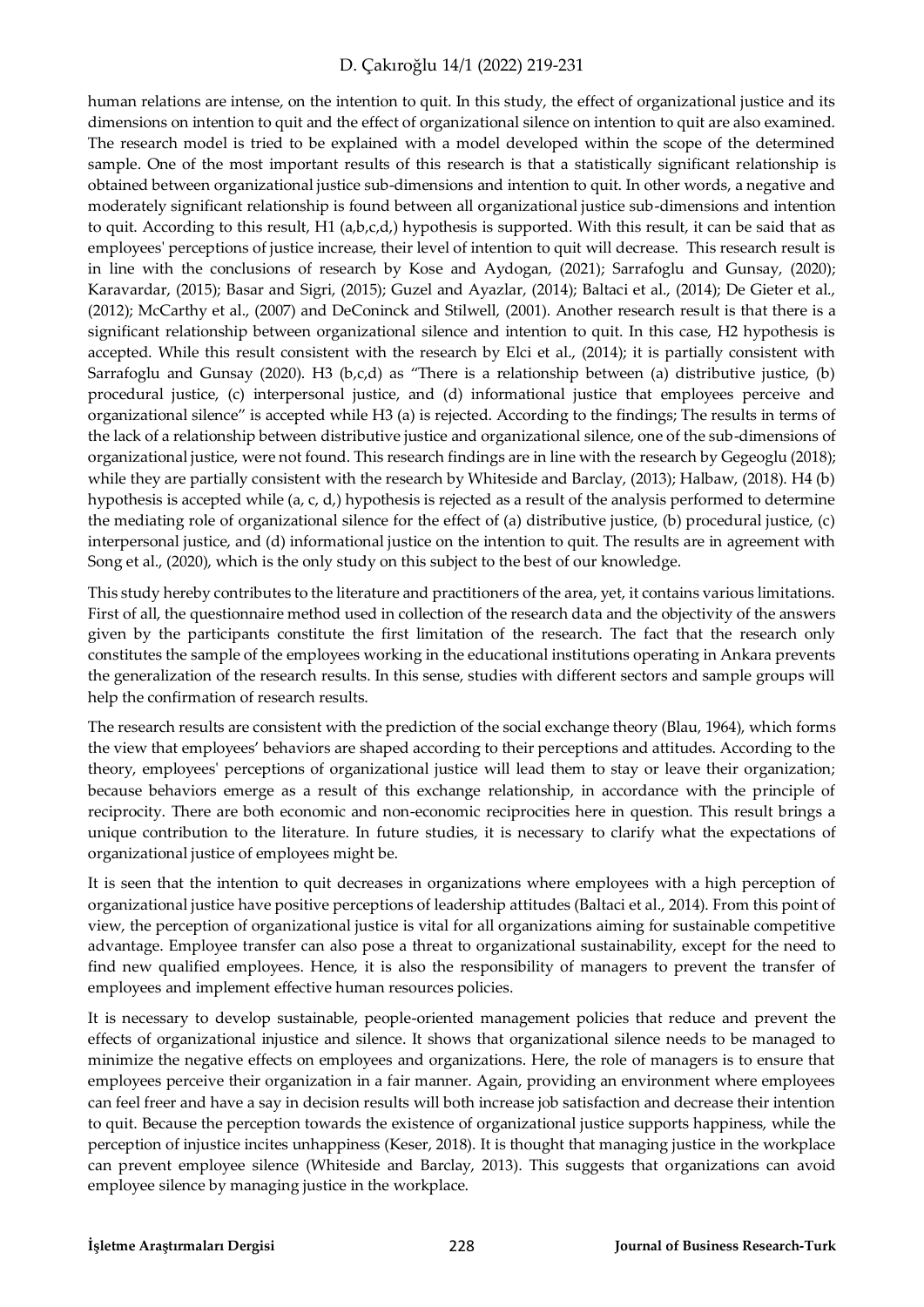Managers should create a workplace where they encourage their employees to express their ideas, suggestions and opinions and feel safe. Employees who cannot express their views in an organizational environment where they feel their views are not important will probably prefer to remain silent (Vakola and Bouradas, 2005). For this reason, there should be no discrimination among employees and the perception of organizational justice should not be damaged. The fact that the managers behave respectfully towards the preferences and needs of their employees and that they provide a supportive organizational climate are among the reasons that contribute to the adaptation of the employees to the organization.

Managerial decisions for organizational justice should be made at the planning stage, which is the first management function where organizational goals and objectives are determined. The existence of a structure, management approach and culture that will contribute to the achievement of the individual goals and objectives of the employees will contribute to the formation of a parallelism between the employee and the organizational goals over time. Taking the opinions of the employees and adopting a participatory management approach will facilitate this harmony.

#### **REFERENCES**

- Adams, J. S. (1965). Inequity in social exchange, advances in experimental social psyhology. *Academic Press,*  (2), 267–299.
- Bagci, Z. (2013). Çalışanların örgütsel adalet algılarının örgütsel bağlılıkları üzerindeki etkisi: tekstil sektöründe bir inceleme. *Uluslararası Yönetim İktisat ve İşletme Dergisi*, 9(19), 163-184.
- Baltacı, F., Caner, G., and Çeliker, N. (2014). Liderlik davranışının örgütsel adalet algısı ve işten ayrılma niyeti üzerine etkileri: konaklama işletmelerinde bir uygulama. *Süleyman Demirel İktisadi ve İdari Bilimler Fakültesi Dergisi*, 19(3), 353–370.
- Baron, R. M., and Kenny, D. A. (1986). The moderator-mediator variable distinction in social psychological research: Conceptual, strategic, and statistical considerations. *Journal of Personality and Social Psychology*, (51), 1173-1182.
- Basar, U., and Sigri, Ü. (2015). Effects of teachers' organizational justice perceptions on intention to quit: Mediation role of organizational ıdentification. *Educational Sciences: Theory and Practice*, 15(1), 45 – 59.
- Blau, P. M. (1964). *Exchange and Power in Social Life*, First Edition, New York, NY: John Wiley&Sons.
- Cammann, C., Fichman, M., Jenkins, D., and Klesh, J. (1979) *The Michigan Organizational Assessment Questionnaire*. Unpublished Manuscript, University of Michigan, AnnArbor, MI.
- Cho, S., Johanson, M. M., and Guchait, P. (2009). Employees intent to leave: A comparison of determinants of intent to leave versus intent to stay. *International Journal of Hospitality Management*, 28(3), 374–381.
- Colquitt, J. A. (2001). On the dimensionality of organizational justice: a construct validation of a measure. *Journal of Applied Psychology*, 86 (3), 386‐400.
- Cropanzano, R., Slaughter, J. E. and Bachiochi, P. D. (2005). Organizational justice and black applicants' reactions to affirmative action. *Journal of Applied Psychology*, 90 (6), 1168- 1184.
- Cropanzano, R., Bowen, D. E., and Gilliland, S. W. (2007). The management of organizational justice. *Academy of Management Perspectiv*es, 21(4), 34-48.
- Cropanzano, R. S., Massaro, S., and Becker, W. J. (2016). Deontic justice and organizational neuroscience, *Journal of Business Ethics*. 144(4), 733-754.
- Cakici, A. (2007). Örgütlerde sessizlik: sessizliğin teorik temelleri ve dinamikleri. *Journal of the Cukurova University Institute of Social Sciences,* 16(1), 145-162.
- DeConinck, J. B., and Stilwell, C. D. (2004). Incorporating organizational justice, role states, pay satisfaction and supervisor satisfaction in a model of turnover intentions. *Journal of Business Research*, 57(3), 225-231.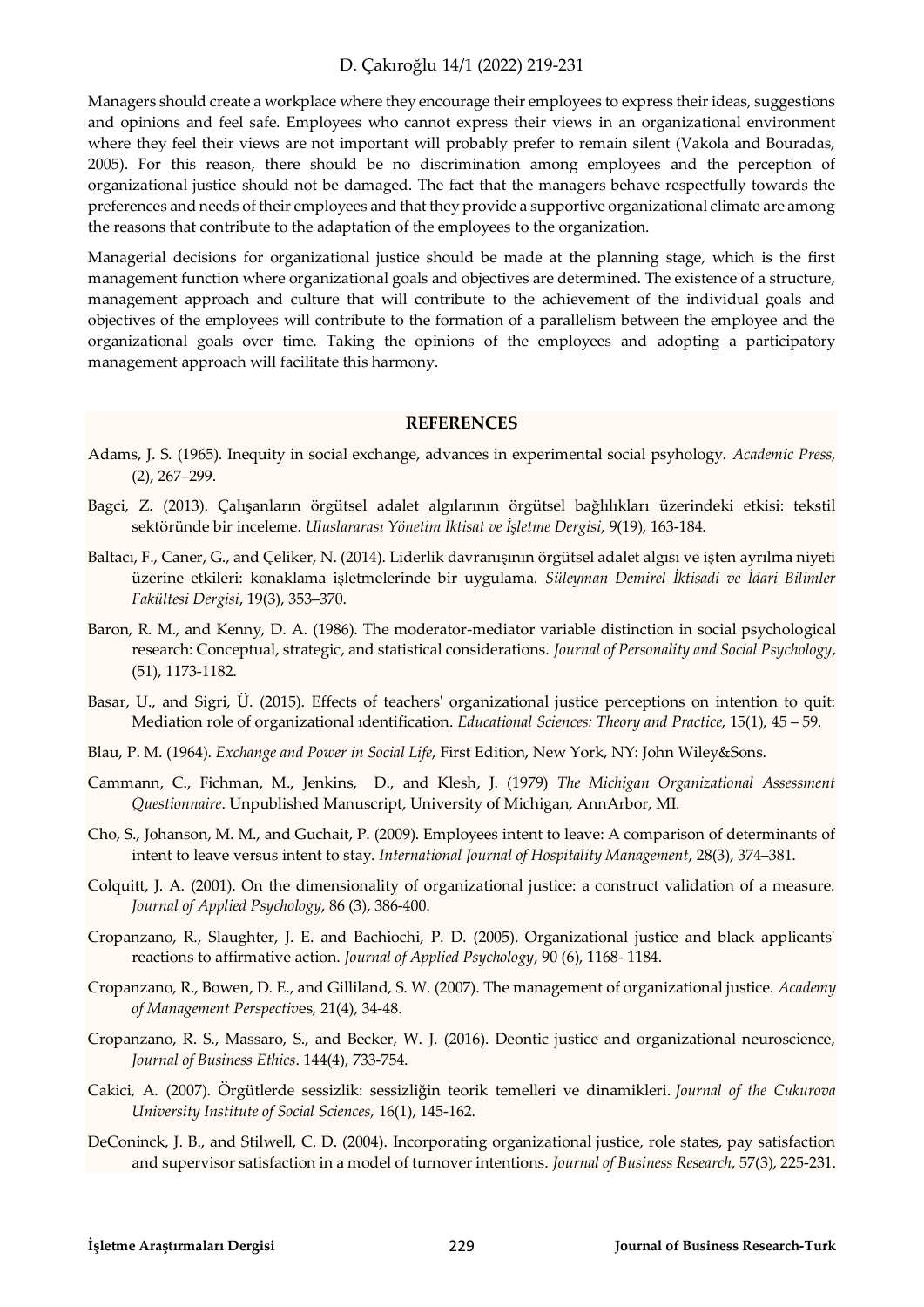- Deconinck, J. B. (2010), The effect of organizational justice, perceived organizational support, and perceived supervisor support on marketing employees' level of trust, *Journal Of Business Research*, 63, 1349‐1355.
- De Gieter, S., De Cooman, R., Hofmans, J., Pepermans, R., and Jegers, M. (2012). Pay-level satisfaction and psychological reward satisfaction as mediators of the organizational justice-turnover intention relationship. *International Studies of Management & Organization*, 42(1), 50-67.
- Dyne, L. V., Ang, S., and Botero, I. C. (2003). Conceptualizing employee silence and employee voice as multidimensional construct. *Journal of Management Studies*, 40(6), 1359-1392.
- Efe, D., (2018). Algılanan örgütsel adalet ile örgütsel sessizlik ve seslilik arasındaki ilişki üzerine bir araştırma. Thesis (Master), Pamukkale Üniversitesi.
- Elci, M., Karabay, M. E., Alpkan, L., and Şener, İ. (2014). The mediating role of mobbing on the relationship between organizational silence and turnover intention. *Procedia-Social and Behavioral Sciences*, *150*, 1298- 1309.
- Eren, E. (2010). *Örgütsel Davranış ve Yönetim Psikolojisi* (12.Baskı). Beta Basım A.Ş., İstanbul.
- Folger, R., and Cropanzano, R. (1998). Organizational Justice and Human Resource Management. London: Sage Publications.
- Gegeoglu, T. (2018). İşletmelerde örgütsel adalet algısı ve örgütsel sessizlik ilişkisi: Bir alan araştırması. Thesis (Master), Balıkesir Üniversitesi.
- Griffeth, R. W., Hom, P. W., and Gaertner, S. (2000). A meta-analysis of antecedents and correlates of employee turnover: Update, moderator tests, and research implications for the next millennium. *Journal of Management*, 26(3), 463-488.
- Greenberg, J. (1987). A taxonomy of organizational justice theories. *Academy of Management Review*, 12, 9-22.
- Greenberg, J. (1990). Organizational justice: yesterday, today and tomorrow. *Journal of Management*. 16(2), 399- 432.
- Guzel, B., and Ayazlar, G. (2014). Örgütsel adaletin örgütsel sinizm ve işten ayrılma niyetine etkisi: otel işletmeleri araştırması. *Karamanoğlu Mehmetbey Üniversitesi Sosyal ve Ekonomı̇k Araştırmalar Dergı̇si*, 16 (26), 133-142.
- Halbaw, A. (2018). Erbil temel okullarında görev yapan öğretmenlerin örgütsel adalet algılarıyla örgütsel sessizlik arasındaki ilişki. Thesis (PhD), İstanbul Kültür Üniversitesi.
- Huang, X., Van De Vliert, E., and Van der Vegt, G. (2005). Breaking the silence culture: Stimulation of participation and employee opinion withholding cross-nationally. *Management and Organization Review,* 1(3), 459-482.
- Karavardar, G (2015). Örgütsel adaletin iş tatmini, örgütsel bağlılık ve işten ayrılma niyeti üzerindeki etkisi. *Uluslararası Yönetim İktisat ve İşletme Dergisi*, 11(26), 139-150.
- Keser, A. (2018). İşte mutluluk araştırması. *Paradoks Ekonomi, Sosyoloji ve Politika Dergisi*, 14 (1), 43-57.
- Konovsky M. A. (2000). Understanding procedural justice and its impact on business organizations, *Journal Of Management,* 26(3), 489–511.
- Kose, N., and Aydogan, E. (2021). Örgütsel adaletin işten ayrılma niyeti üzerine etkisinde örgütsel sinizmin aracılık rolü savunma sanayi çalışanlarına yönelik bir araştırma. *Ankara Hacı Bayram Veli Üniversitesi İktisadi ve İdari Bilimler Fakültesi Dergisi*, *23*(1), 233-250.
- Maertz Jr, C. P., and Campion, M. A. (2004). Profiles in quitting: Integrating process and content turnover theory. *Academy of Management Journal*, 47(4), 566-582.
- McCarthy, G., Tyrrell, M. P., and Lehane, E. (2007). Intention to'leave'or'stay'in nursing. *Journal Of Nursing Management*, 15(3), 248-255.
- Moorman, R. H. (1991). Relationship between organizational justice and organizational citizenship behaviors: do fairness perceptions ınfluence employee citizenship? *Journal of Applied Psychology*, 76(6), 845-855.